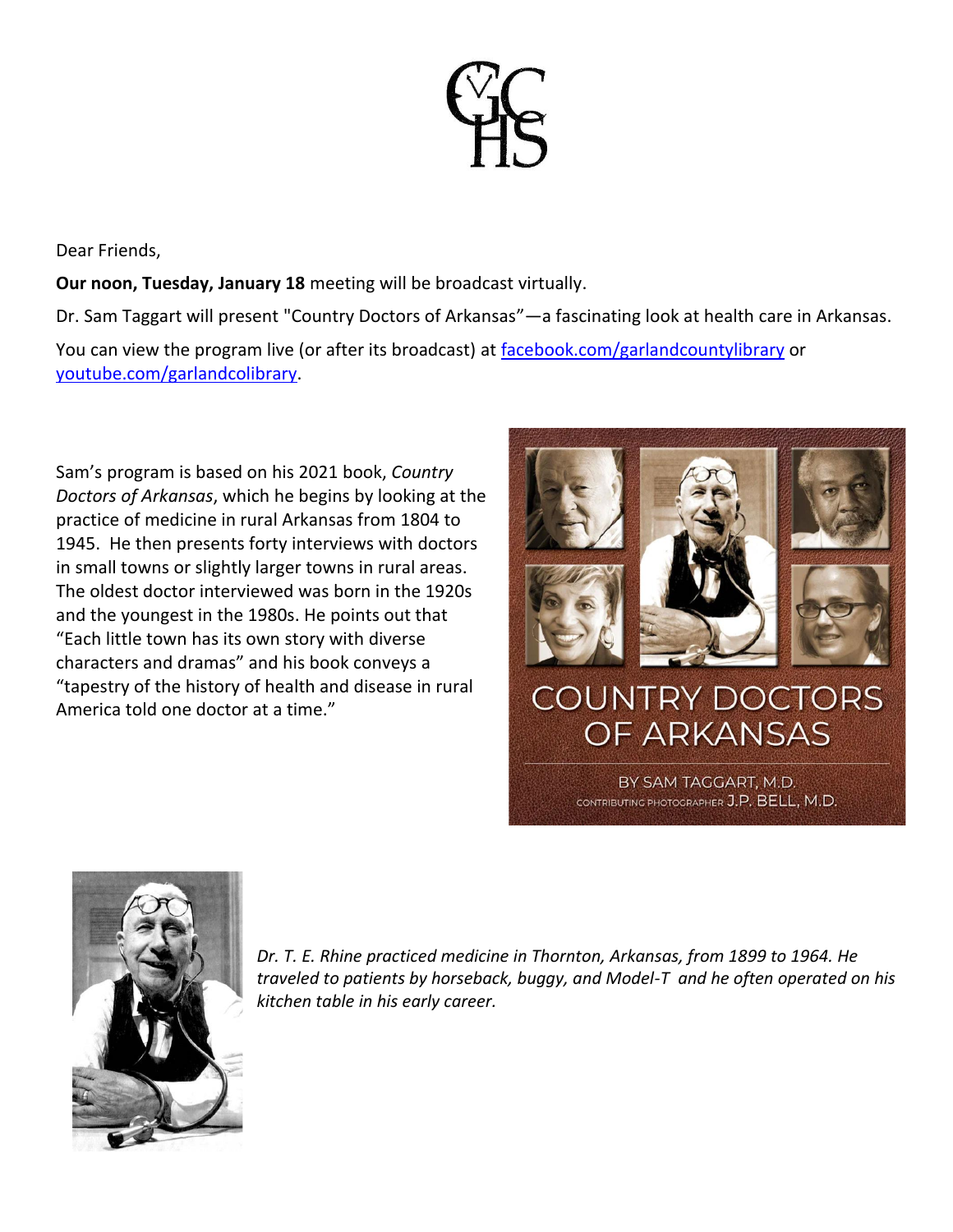Sam is a family doctor, raised in the White River Delta in Augusta, Arkansas, who worked his way through college at Arkansas State University in Jonesboro and then attended medical school at the University of Arkansas Medical School in Little Rock. After obtaining a medical degree, he completed a Family Practice Residency and then spent two years in the army. He then returned to Arkansas to practice medicine and has lived in Benton and Hot Springs for the last 40 years. He retired in 2013 as the senior partner and founder of Family Practice Associates of Benton.

His first novel, *We All Hear Voices,* won the National Bronze prize for popular fiction from the Independent Book Publishers Association in 2010. His second novel, *With a Heavy Heart,* tells the story of a German spy at Bauxite and Hot Springs during World War II.



In 2012, he was commissioned by the *Arkansas Times* to write a history of health care in Arkansas for the last two hundred years. *The Public's Health* was published in January of 2013. He lectures on the history of health in Arkansas and writes for the journal of the Arkansas Academy of Family Physicians.

Copies of *Country Doctors of Arkansas*, published in 2021, are available for sale at the archives.

**On Tuesday, January 25, at 6pm,** The Arkansas Highlands Folk Project will present "Getting to Know the History of Garland and Montgomery Counties" on its  $6<sup>th</sup>$  Virtual Facebook Live presentation.





 Garland County Historical Society *Heritage House Museum, 819 Luzerne Street, Mt. Ida. 328 Quapaw, Hot Springs Closed for the winter, it reopens on March 1.*

Charlie Moore will moderate as Barry Mickey, Director of the Heritage House Museum in Mt. Ida, Arkansas, and I share some little-known facts and misconceptions about our local histories. Also, viewers will learn how to use the resources of the Heritage House Museum and GCHS to research various topics of history and how to share and archive historical items so future generations will be able to benefit from our rich history. Charlie will also provide an update to his search for the missing history of Ouachita Old Time Mountain Music. Recent discoveries have uncovered several promising resources.

**To attend, simply click on one of the following links at 6pm on Tuesday, January 25**, then click on the poster. It may take a minute for it to start playing:

<http://youtube.com/garlandcolibrary> <http://facebook.com/garlandcountylibrary>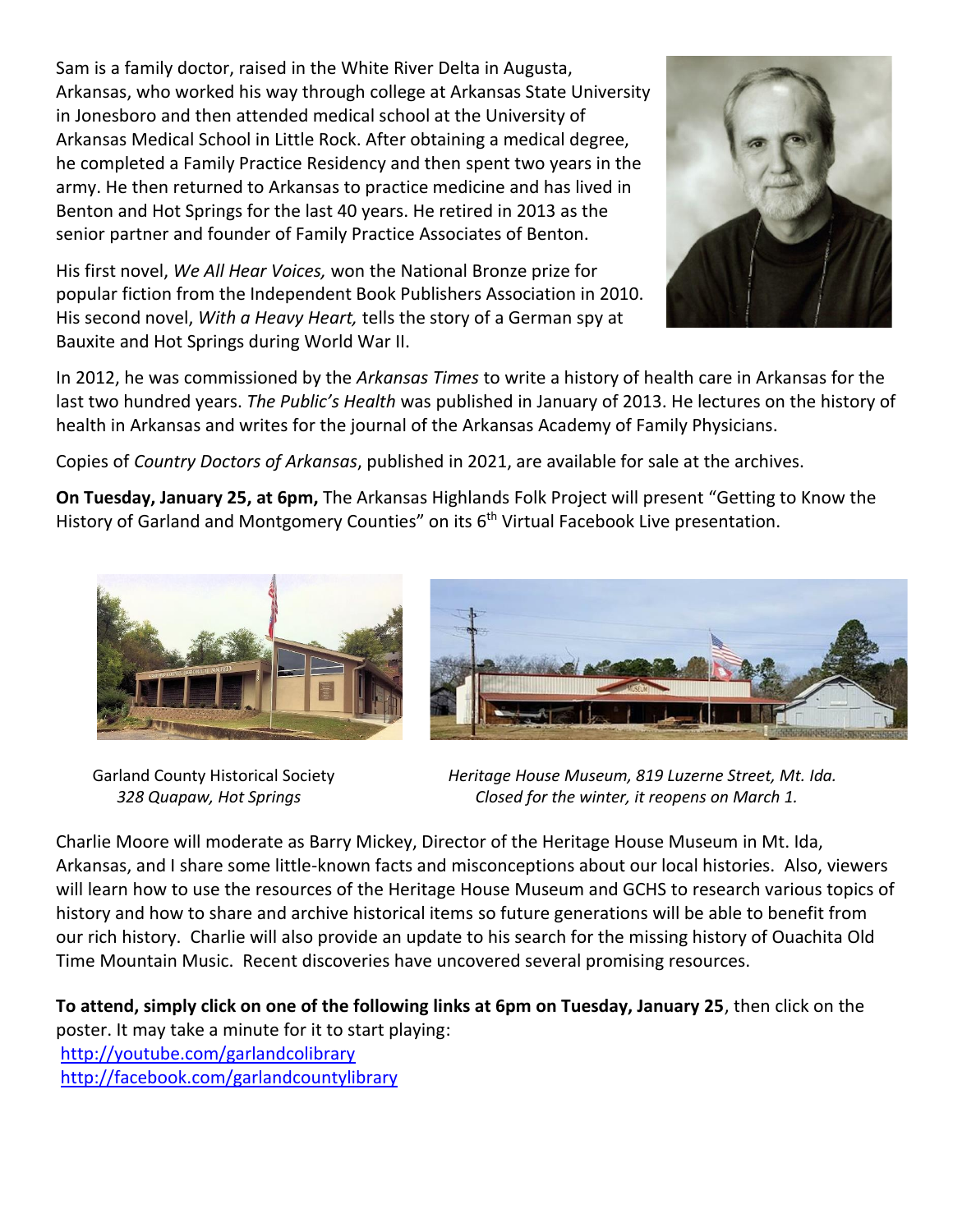You can visit our online store at garlandcountyhistoricalsociety.com or come by the archives to get our products, including long-sleeve tees with art by Hot Springs' renowned artist Richard Stephens.

You can also renew membership through the website!



How did you do on the Test Your Knowledge questions?



Where was this picture of a famous baseball player taken in 1912? the Alligator Farm!

And on what historic Hot Springs field did he and his team enjoy spring training?

Majestic Park!

Bonus points for knowing the player and the team: Tris Speaker, Boston Red Sox center fielder

I think Tris, his friend Babe Ruth, and the other legends who played on that field would be thrilled with the "new" Majestic Park! Please check it out on their website, Facebook, and Instagram for great photos, volunteer opportunities, and news of upcoming events, like the January 22 free pitching camp for kids that's going to be held by former Arkansas Razorback Baseball ace Kevin Kopps, now a pitcher for the San Diego Padres. <https://www.majesticpark.org/>

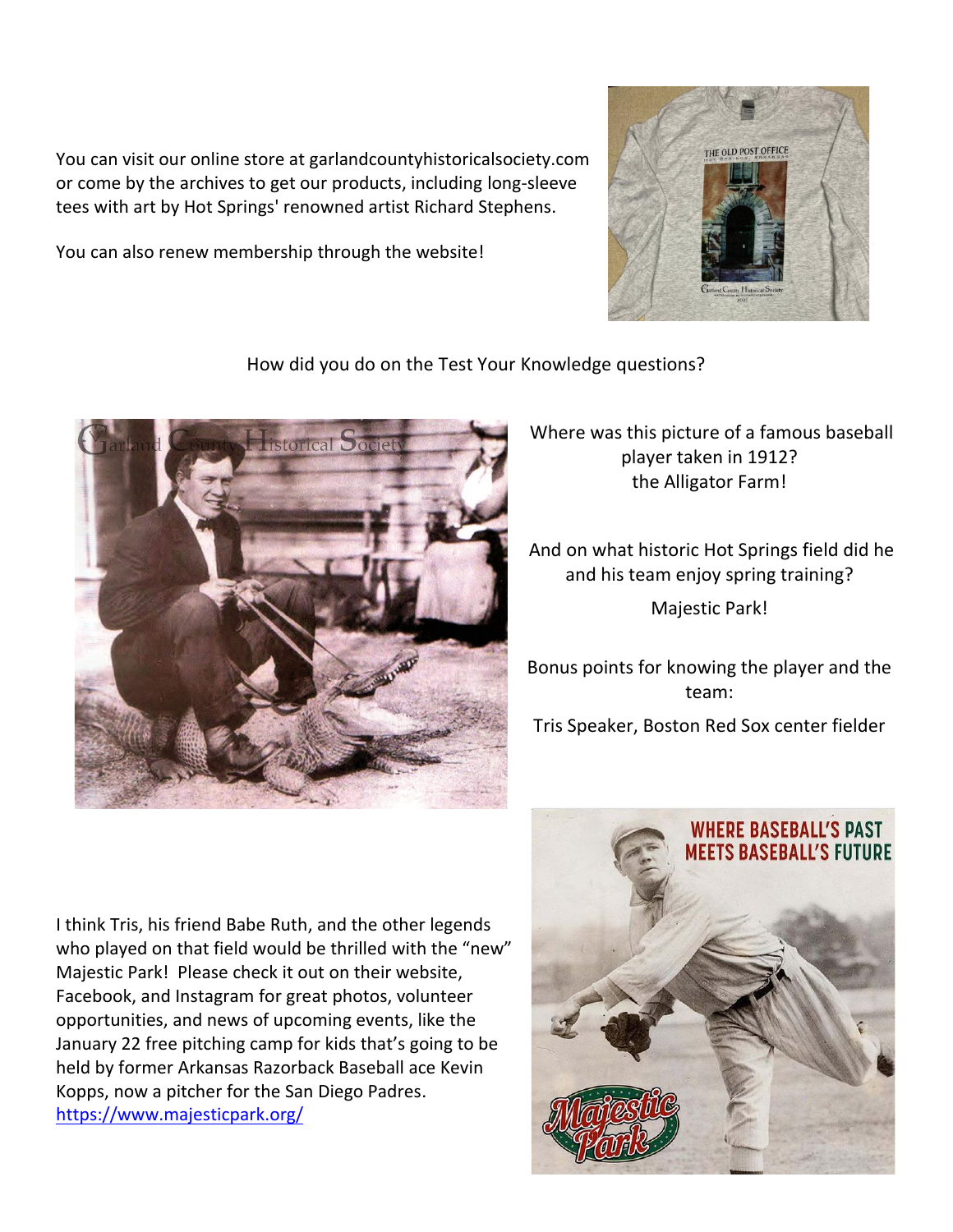Contact us at [gchs@hotsprings.net](mailto:gchs@hotsprings.net) or 501.321.2159, if you want to find out about supporting our work by becoming a corporate sponsor at one of the following levels:

> Augustus H. Garland Samuel W. Fordyce Hiram A. Whittington



The November minutes are at the end of this document. If you want to make any corrections or additions to them, please email or call me.

Thank you for your membership, your support, your love of our history!

Liz

Liz Robbins, Executive Director Garland County Historical Society 328 Quapaw (71901) PO Box 21335 (71903) 501.321.2159

*Leave a legacy. Please remember GCHS in your estate planning.*

**Garland County Historical Society**

**Monthly Meeting**

**November 16, 2021**

The meeting was conducted remotely via the Garland County Library's Facebook and YouTube links. Adult Services Librarian Paul Kagebein opened the broadcast a few minutes late because of technical